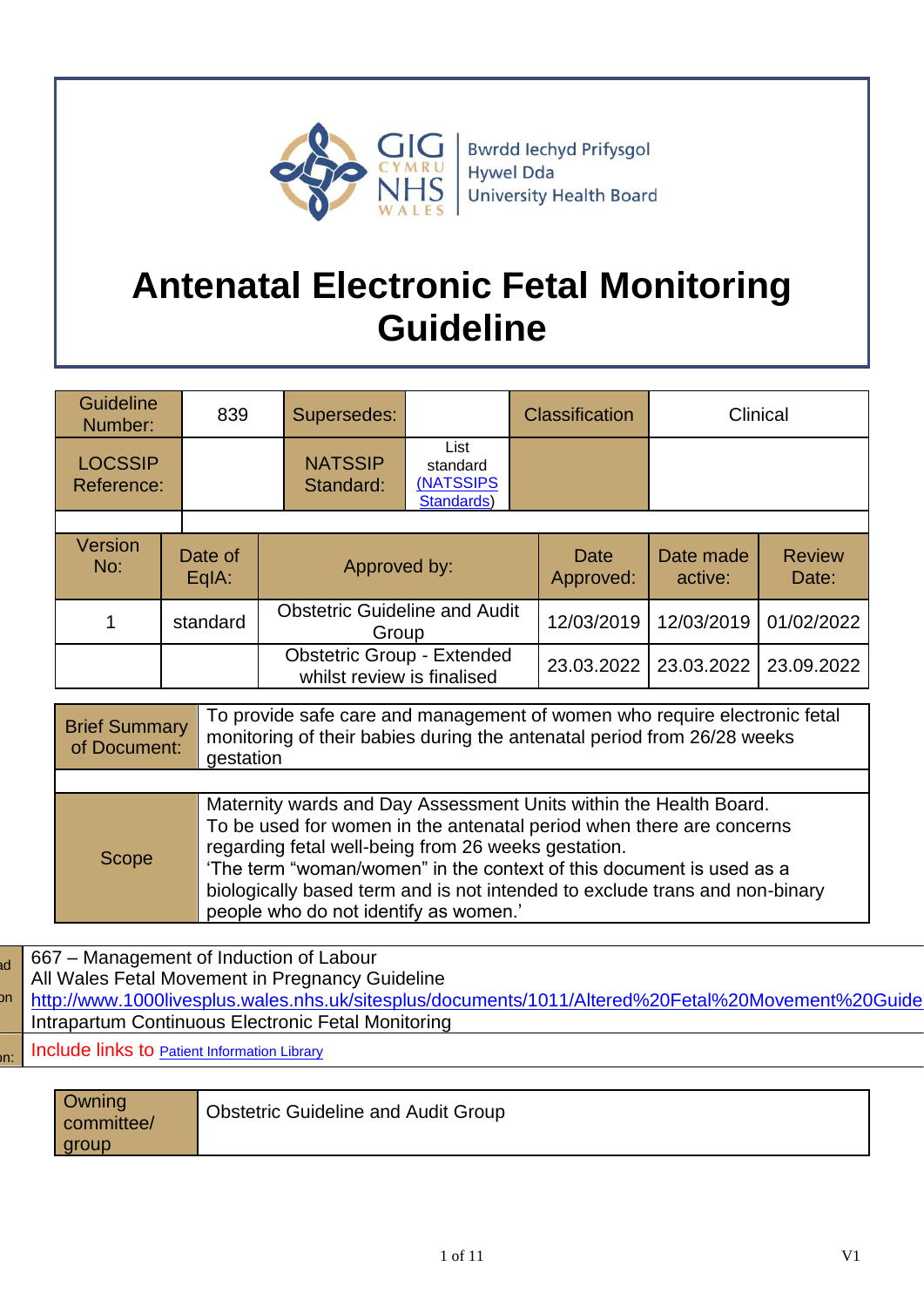| Reviews and updates |                                  |                   |
|---------------------|----------------------------------|-------------------|
| no:                 | Version   Summary of Amendments: | Date<br>Approved: |
|                     | New guideline                    | 12/03/2019        |

### Glossary of terms

| Term        | <b>Definition</b>                                  |
|-------------|----------------------------------------------------|
| <b>ADAU</b> | <b>Antenatal Day Assessment Unit</b>               |
| <b>CLC</b>  | Consultant led care                                |
| <b>CTG</b>  | Cardiotocograph                                    |
| <b>EFM</b>  | Electronic fetal monitoring                        |
| <b>FHR</b>  | Fetal heart rate                                   |
| <b>FMs</b>  | <b>Fetal movements</b>                             |
| <b>MLC</b>  | Midwife-led care                                   |
| <b>TENS</b> | <b>Transcutaneous Electrical Nerve Stimulation</b> |
| <b>USS</b>  | Ultrasound scan                                    |

| Keywords | Continuous electronic fetal monitoring, cardiotocograph, antenatal, Dawes |
|----------|---------------------------------------------------------------------------|
|          | Redman criteria                                                           |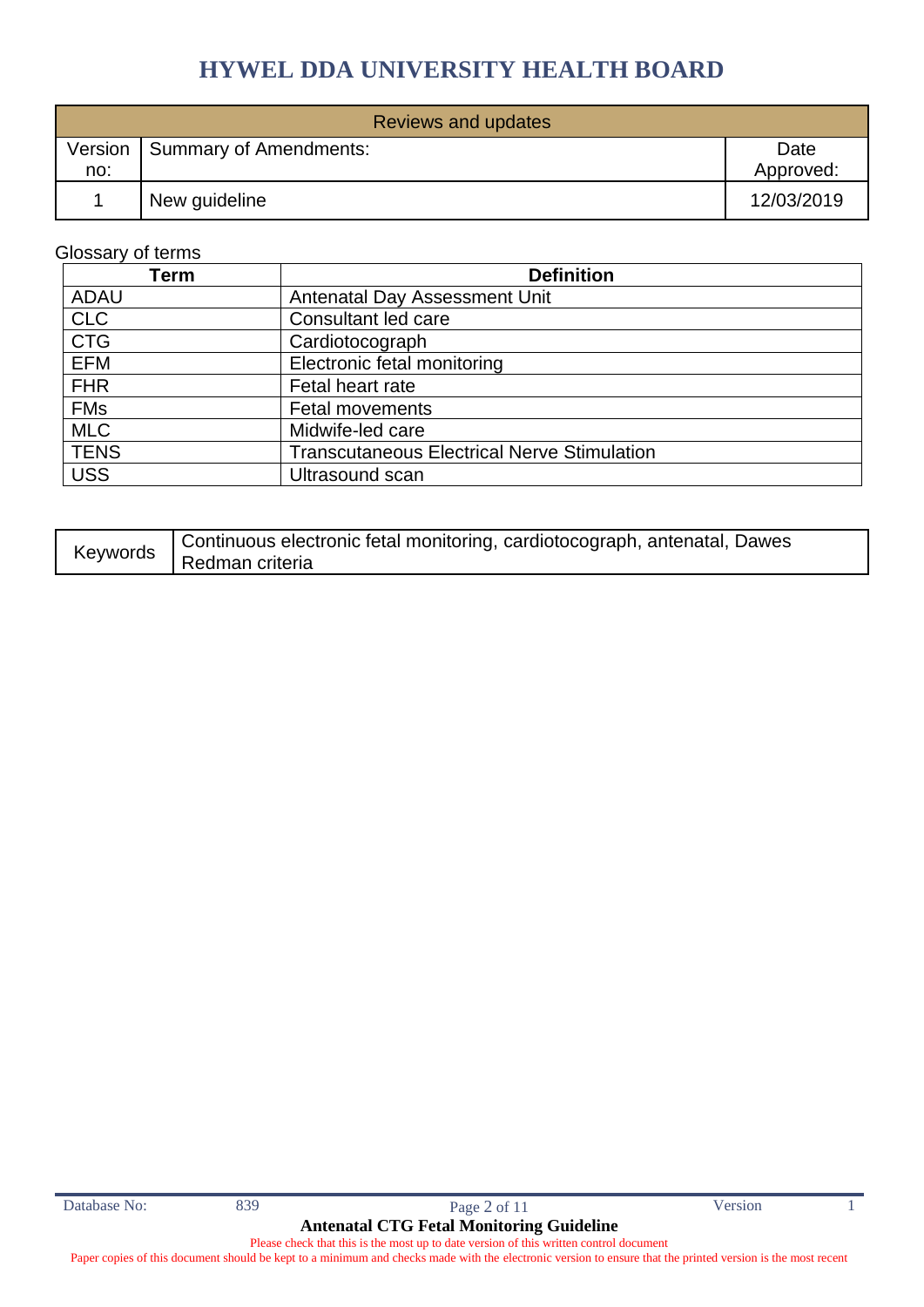### **Contents Page**

- **1. Aim of guideline**
- **2. Objectives**
- **3. Scope**
- **4. Introduction**
- **5. Management**
- 5.1 **Rationale for Computerised CTG**
- 5.2Eligibility for Antenatal CTG
- 5.3Induction of Labour

5.4Twins

- 5.4 Technique for performing traditional and computerised antenatal electronic fetal monitoring
- 5.4.1Duration of CTG Monitoring
- 6. Antenatal CTG Interpretation Using Dawes Redman Analysis or Traditional CTG Interpretation

### **6. Interpretation of the CTG Recording in Labour**

- 6.1 Dawes Redman Analysis: Criteria Met
- 6.1.1 Dawes Redman Analysis: Criteria Not Met
- **7.** Record Keeping
- **8. Communication**
- **9. Education and Training**
- **10. References**

**Appendix 1** Dawes Redman Analysis Flowchart

**Appendix 2** Antenatal CTG Sticker

**Appendix 3** Reasons for Dawes Redman Criteria not being met: Codes.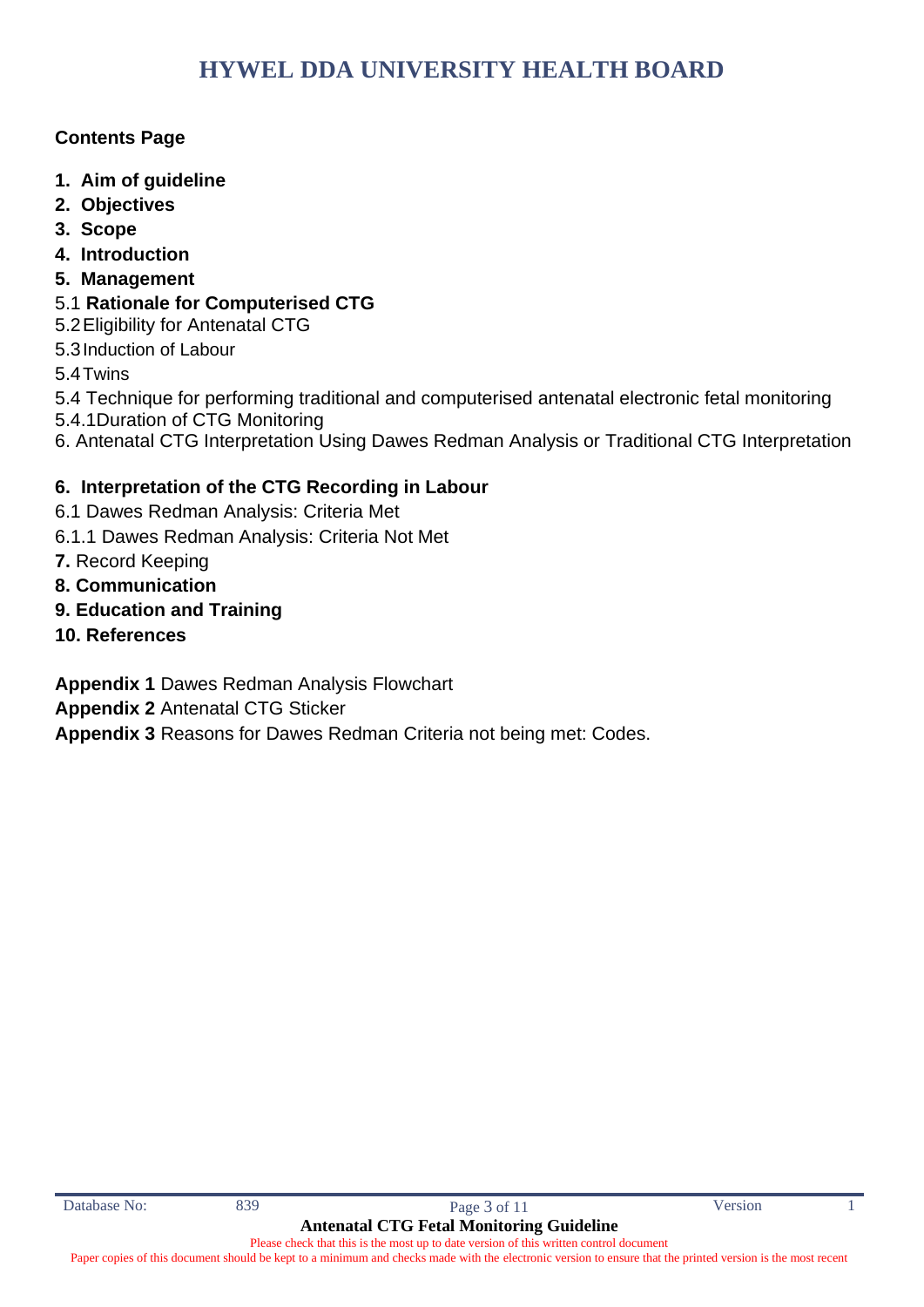### **1. Aim of Guideline**

To assist midwives and obstetricians in the interpretation of antenatal Cardiotocograph (CTG) from 26 weeks gestation. This includes understanding the situations where computerised CTG is indicated and how to interpret the Dawes/Redman Criteria.

### **2. Objectives**

Appropriate use of antenatal CTG monitoring to assess fetal well-being in pregnancies with increased risk of complications enabling early detection of fetuses at risk of developing hypoxaemia/ acidosis.

### **3. Scope**

To be used in the antenatal period from 26+0 weeks gestation where there is a concern regarding fetal well-being.

Prior to 26 weeks gestation a CTG should not be performed during the antenatal period. Auscultation of the fetal heart should be undertaken with sonicaid or pinard or visualisation of FH with USS.

The term "woman/women" in the context of this document is used as a biologically based term and is not intended to exclude trans and non-binary people who do not identify as women.'

### **4. Introduction**

The aim of antenatal CTG monitoring is to assess fetal well-being in pregnancies with increased risk of complications. The use of CTG monitoring using computerised CTG analysis has been shown to significantly reduce perinatal mortality. The state of the state of the state of the state of the state of the state of the state of the state of the state of the state of the state of the state of the state of th clear evidence that antenatal CTG improves perinatal outcomes or caesarean section rates.

The Dawes Redman CTG analysis can be used for **antenatal** CTG. It is valid for any gestation over 26 weeks but it is **not** suitable for intrapartum CTG analysis.

### **The use of antenatal CTG to assess fetal well-being in a low risk pregnancy is not recommended.**

### **5. Management**

- **5.1 Rationale for Computerised CTG**
- Computerised CTG provides an objective CTG interpretation. It allows communication of robust, numeric facts instead of opinion.
- The Dawes/Redman analysis has a database of 100,000 traces. By using this numeric data and relating it to outcomes, it acts as an expert assistant for CTG interpretation and accurate interpretation criteria.
- The final clinical judgement should be based on the **entire clinical assessment** with CTG forming a part of this holistic approach to pregnancy management.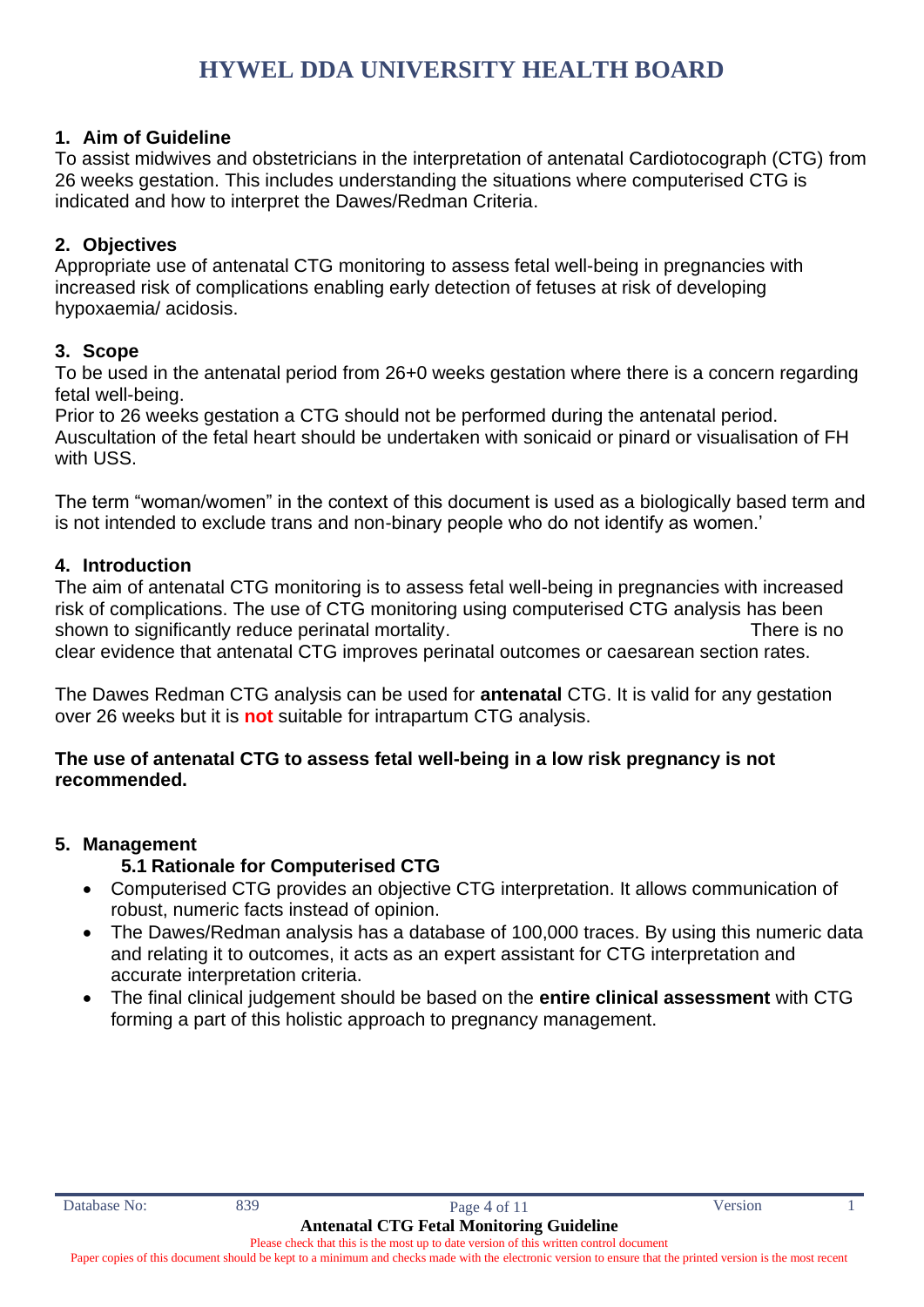### **5.2 Eligibility for Antenatal CTG (Appendix 1)**

- Dawes/Redman Criteria is **NOT** appropriate for intrapartum fetal monitoring.
- It can be used during the latent phase of labour, but it must be discontinued once the woman is in active labour.
- CTG should only be performed in the antenatal period for fetal surveillance as per clinical indications.
- Dawes/Redman criteria can be used for a fetal gestation of  $26^{+0}$  until the woman is in labour. Prior to that gestation, auscultation with Pinards Stethoscope or Sonicaid is appropriate.
- CTG's performed before 28 weeks should be undertaken and interpreted with caution and must be made on an individual basis by a senior obstetrician. Prior to 28 weeks gestation patterns of fetal heart rate which may be expected at later gestations are not present and there is increased possibility of signal loss and poor quality CTG.
- CTG should not be undertaken for reduced fetal movements prior to 28+0 weeks

### **5.3 Induction of Labour**

- Dawes Redman analysis can be used during induction of labour.
- **It is not valid for use when established labour has been confirmed.**

### **5.3.1 Twin Pregnancy**

- Dawes Redman analysis can be used.
- An ultrasound examination should be performed prior to commencement to confirm location of two individual fetal hearts. The 20 beat fetal heart separation should be applied to differentiate between twins.

### **5.4 Technique for performing traditional and computerised antenatal electronic fetal monitoring**

- The fetal heart must be auscultated with a Pinards Stethoscope or sonic aid before commencing the CTG.
- Ensure the date and time on the CTG is correctly set.
- Ensure that the monitor is set to run at 1cm per minute
- Position the toco and ultrasound transducer.
- Connect the fetal event marker and show the mother how to use it.
- Turn the analysis on and ensure the Gestation, Patients name and hospital number, maternal pulse, date and time are clearly recorded.

### **Dawes Redman analysis will not start unless the gestation is entered**.

### **5.4.1 Duration of Monitoring**

- The maximum record length is 60 minutes
- The computer analyses the CTG data and compares it with the Dawes/Redman criteria at 10 minutes and every 2 minutes thereafter.
- The practitioner commencing the CTG MUST return within 10 minutes to ensure the quality and assess, visually, whether the monitoring is normal.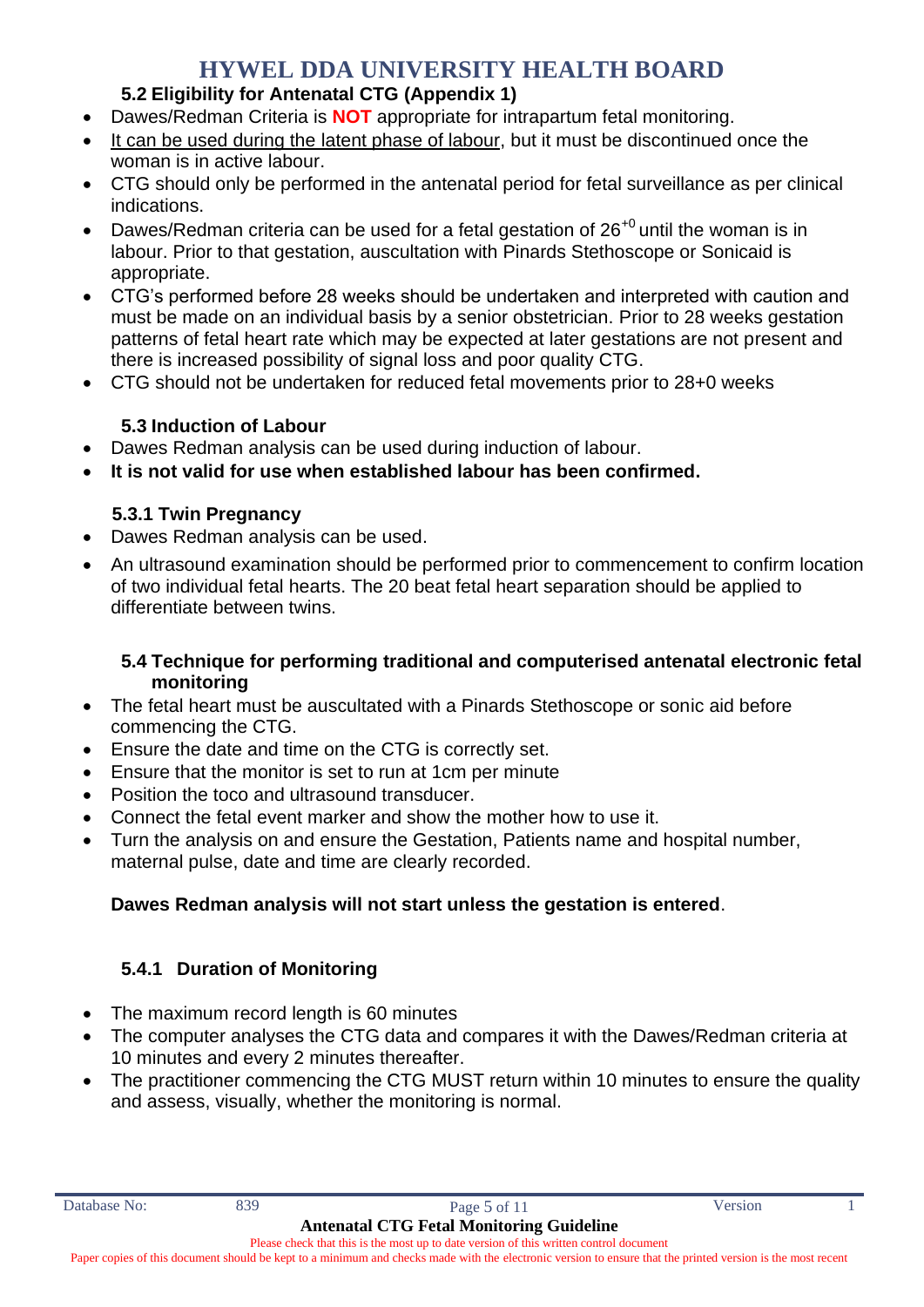### 5.4.2 **Quality of Monitoring**

The quality of monitoring of both uterine activity and FHR must allow for accurate interpretation of the CTG tracing.

### **6. Antenatal CTG Interpretation Using Dawes Redman Analysis or Traditional CTG Interpretation**

- Knowledge of the basic features (baseline heart rate, variability, accelerations and decelerations) are derived from intrapartum CTG interpretation.
- A traditional CTG should be no less than 20 minutes in duration.
- If the CTG continues for longer, there should be a regular review of the CTG by a qualified member of staff. This should be annotated on the CTG with legible signature, print and time; the CTG should never be left attended for longer than 20 minutes.
- A structured review of all the features of the CTG should be performed and documented on the preformatted Antenatal CTG Sticker at the end of the CTG (appendix 2). The trace should be classified as NORMAL or ABNORMAL.
- **An abnormal CTG should not be discontinued and immediate obstetric review must be requested.**
- The healthcare professional should print, sign, date and time when the CTG is discontinued together with the reason for discontinuation.

### **6.1 Dawes Redman Analysis: Criteria Met**

- If the CTG meets the Dawes/Redman criteria, this is a normal result.
- Unless there are other clinical concerns the analysis can be stopped and a report of the analysis is printed.
- This criteria can be achieved as early as 10 minutes. The CTG does not need to be continued for the traditional 20 minutes.
- The practitioner who stops the CTG must sign the CTG at the end of the print out. Include a visual assessment, to confirm that the CTG is normal, and complete the preformatted antenatal CTG sticker.

### **6.1.1. Criteria NOT met**

- The CTG must continue for the **full** 60 minutes.
- If it the criteria is still not met at 60 minutes, the computer will end the analysis and print the results on the trace. The reasons why the criteria were not met are highlighted as coded numbers (appendix 3).
- The CTG must be reviewed by a senior obstetrician and action taken, based on the reasons for failure, visual trace review and a holistic assessment of the pregnancy.

### **7. Record Keeping**

- A label must be completed and attached prior to the start of the tracing completed with:
- the woman's name,
- date of birth
- hospital number,
- the date



Please check that this is the most up to date version of this written control document Paper copies of this document should be kept to a minimum and checks made with the electronic version to ensure that the printed version is the most recent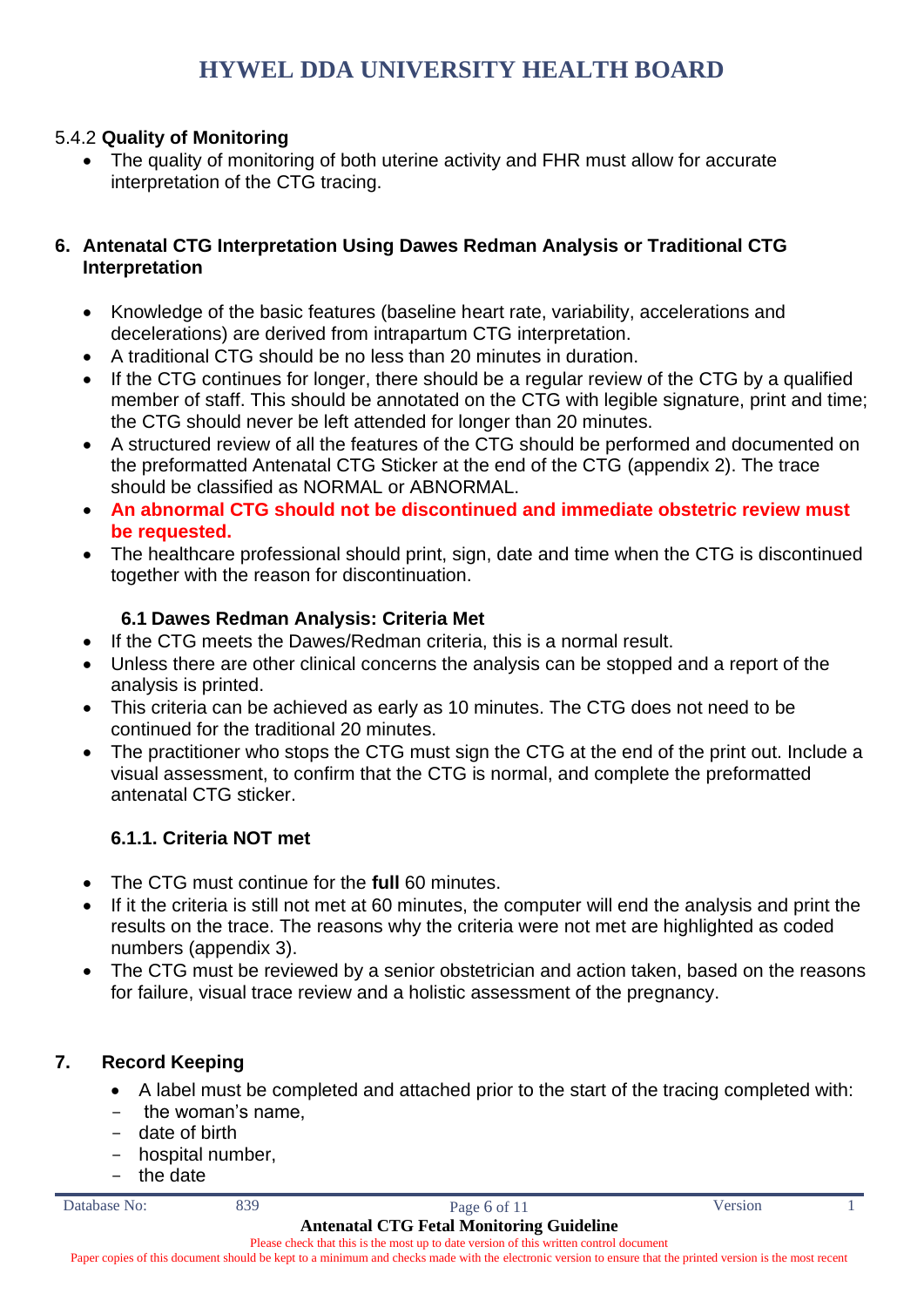- the woman's pulse
- Reason for CTG recording
- Whenever the CTG is reviewed during the analysis, the practitioner must sign/annotate to evidence.
- On completion of the CTG monitoring:
- time CTG is discontinued
- the classification
- any on-going plan of care/ management
- signature of the midwife/ obstetrician
- The CTG tracing needs to be stored in the designated wallet and placed appropriately in the maternal records and kept for 25 years. The woman's details must be clearly recorded on the front of the wallet.
- All relevant information that may affect the fetal heart should also be noted contemporaneously on the cardiotocograph (eg. administration of drugs, vomiting, maternal position)
- Any member of staff who is asked to provide an opinion on a trace should date/time and sign the cardiotocograph and note any findings in the maternal case notes. The same should happen at any staff change over
- At the end of the CTG the CTG should be classified using the Antenatal CTG Classification Sticker (Appendix 2)
- The date, time and legible staff name, signature and designation.

### **8. Communication**

Maternal wishes and concerns should be discussed and recorded.

- The benefits, risks and limitations of antenatal CTG monitoring should be explained.
- Consent should be sought prior to any interventions.
- The woman should be included in the decision making process regarding her care.

### **9. Education and Training**

Health professionals performing, interpreting and managing CTGs and performing intermittent auscultation of the fetal heart during labour should update their skills regularly.

The updates should be multidisciplinary to ensure use of common terminology and shared understanding. Midwives and obstetricians will be allocated annually:

- Two hours on the PROMPT Mandatory day.
- Two hours on the Maternity Update Day.
- A further two hours to be accessed via weekly CTG and Intrapartum Case Reflection.

### **10.Auditable standards**

- The minimum data set that will be recorded on commencement of all CTG monitoring traces includes: woman's name, hospital number, date and time and maternal pulse.
- The **Antenatal CTG Sticker,** signed and timed and attaching it to the CTG trace and in the maternal health record.
- Assessments will be aimed to be performed hourly

| Database No: | 839 | Page 7 of 11                                                                                                                                                | Version |  |
|--------------|-----|-------------------------------------------------------------------------------------------------------------------------------------------------------------|---------|--|
|              |     | <b>Antenatal CTG Fetal Monitoring Guideline</b>                                                                                                             |         |  |
|              |     | Please check that this is the most up to date version of this written control document                                                                      |         |  |
|              |     | Paper copies of this document should be kept to a minimum and checks made with the electronic version to ensure that the printed version is the most recent |         |  |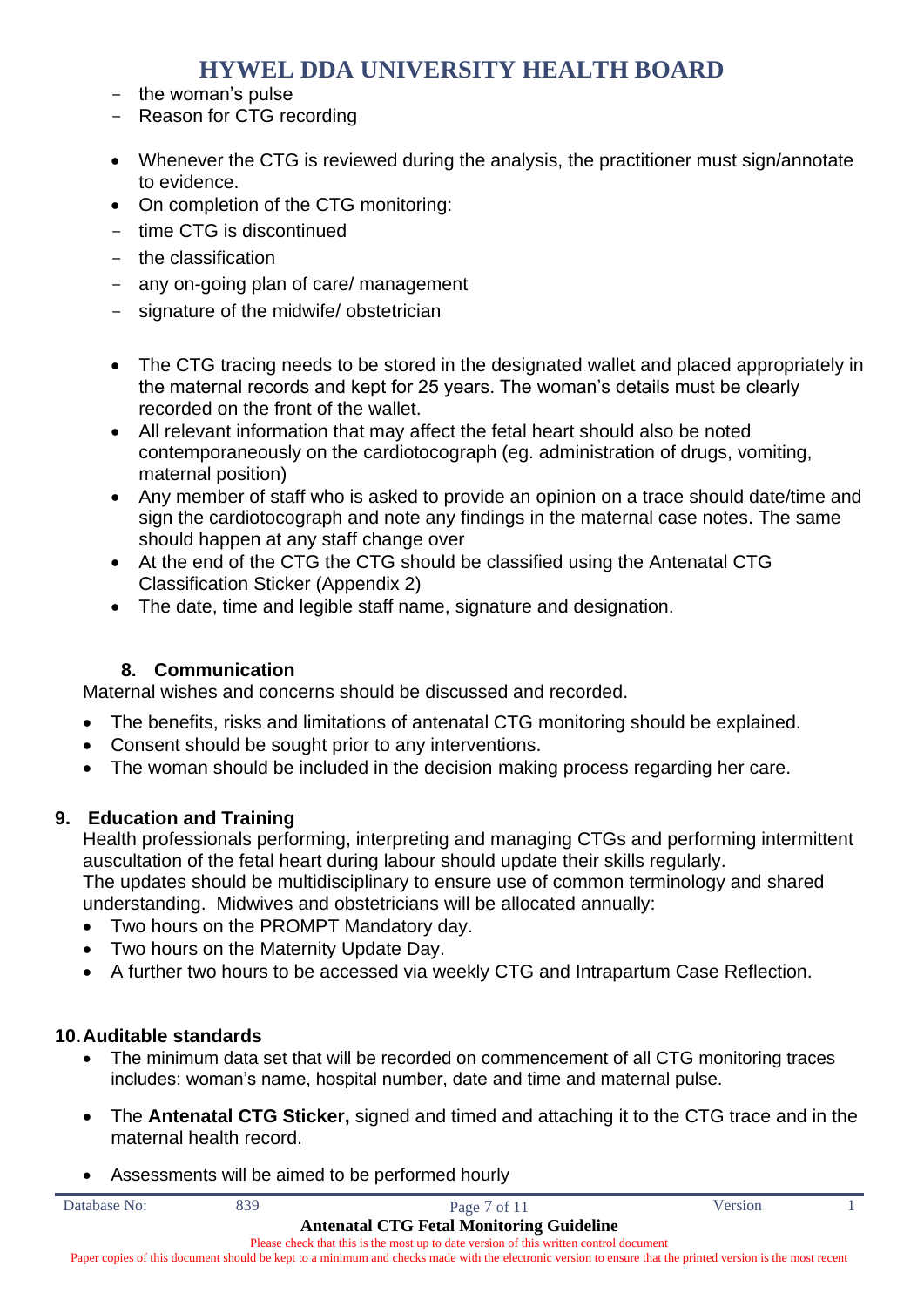- All intrapartum events that may affect the FHR will be recorded, signed and timed on the CTG trace.
- All second opinions provided during labour will be recorded, signed and timed on the CTG trace by the person providing the second opinion.
- In all cases when the CTG trace is assessed as **abnormal** an action plan will be documented on the Antenatal CTG Sticker and the Antenatal Record/ Induction of Labour Record.
- All antenatal CTG traces will be stored in the CTG envelope securely attached to the maternal health record.
- The minimum data set that will be recorded on completion of CTG includes: classification, date & time, signature.

#### **10. References**

- Grivell RM, Alfirevic Z, Gyte GML, Devane (2015) <https://www.cochranelibrary.com/cdsr/doi/10.1002/14651858.CD007863.pub4/epdf/full>
- Visser GH, Ayres-de-Campos D, FIGO Intrapartum Fetal Monitoring Expert Consensus Panel. FIGO consensus guidelines on intrapartum fetal monitoring: Adjunctive technologies. Int J Gynecol Obstet 2015;131:25–9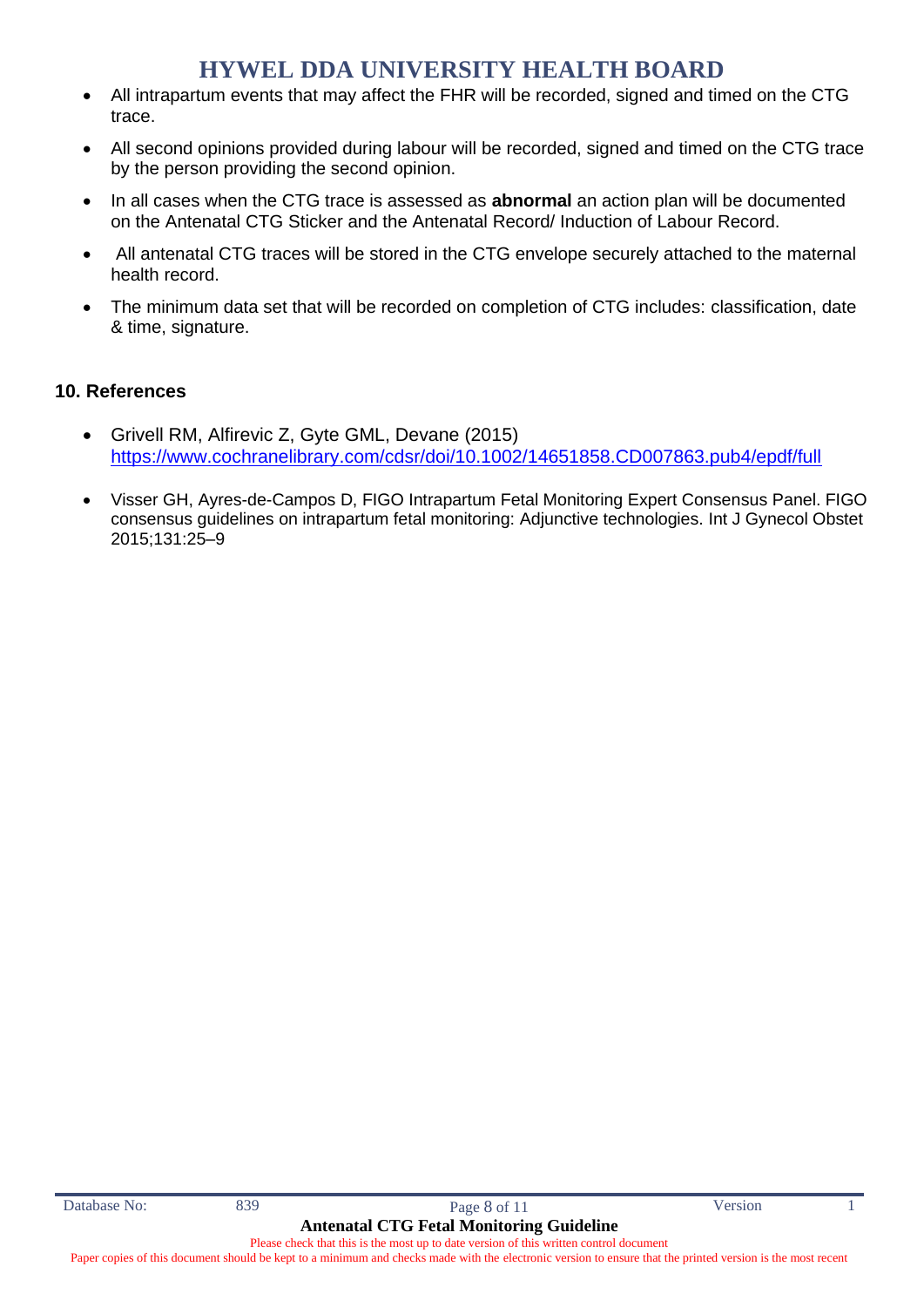### **11.Appendix 1 - Dawes Redman Analysis flowchart**



**DO NOT** act on the basis of the CTG analysis alone

 $>4$ ms = normal: <4 ms= low  $\langle$ 3ms = abnormal  $\langle$ 2ms = highly abnormal

Database No: 839 839 Page 9 of 11 Version 1 **Antenatal CTG Fetal Monitoring Guideline**

Please check that this is the most up to date version of this written control document Paper copies of this document should be kept to a minimum and checks made with the electronic version to ensure that the printed version is the most recent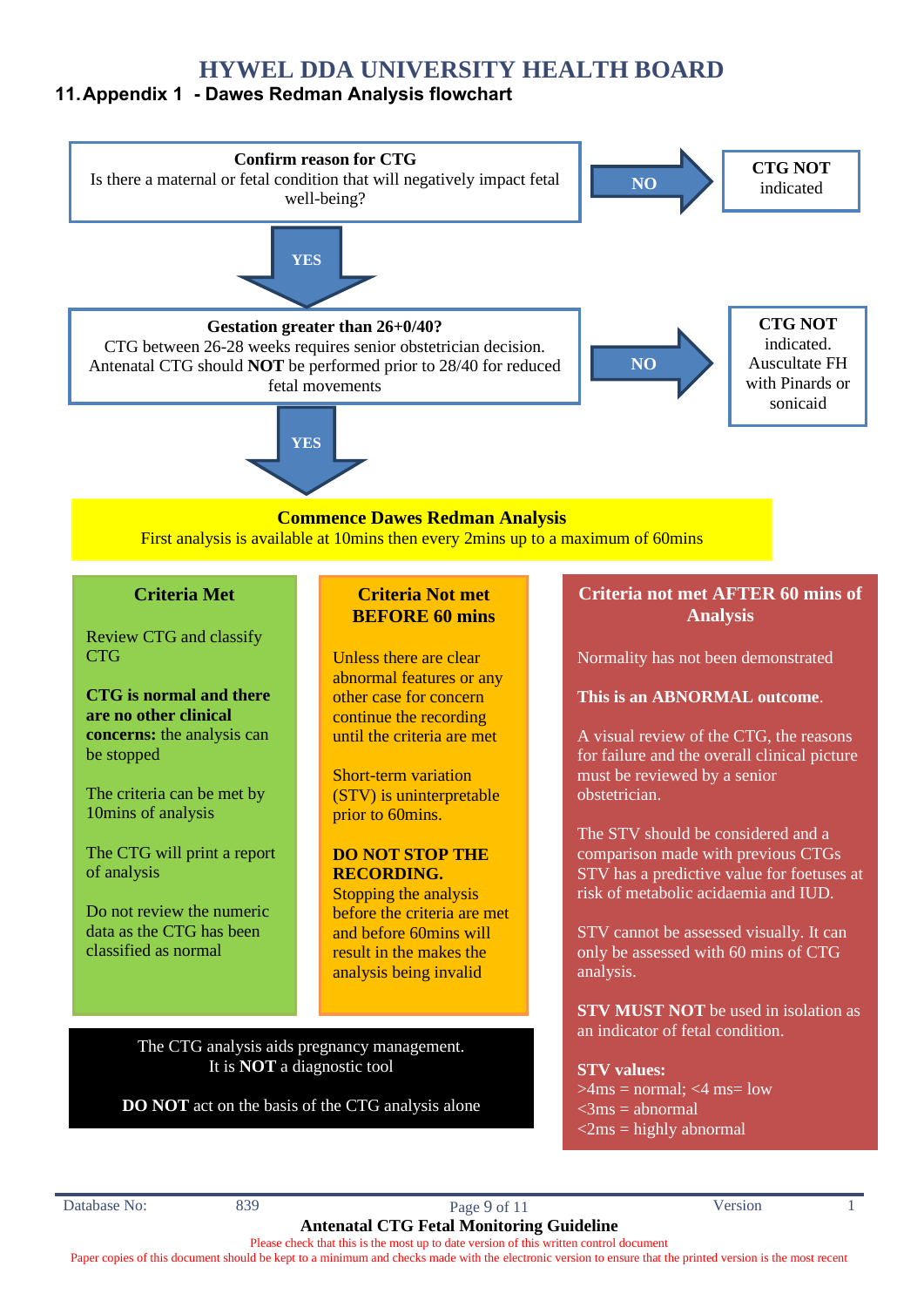### **12.Appendix 2 – Antenatal CTG Classification**

| <b>ANTENATAL CTG CLASSIFICATION</b>                      |                                                         |                                        |                                                                                                           |           |                      |
|----------------------------------------------------------|---------------------------------------------------------|----------------------------------------|-----------------------------------------------------------------------------------------------------------|-----------|----------------------|
| <b>Reason for CTG</b>                                    |                                                         | <b>Maternal Pulse:</b>                 | <b>Fetal Movements normal?</b>                                                                            |           | Liquor:              |
|                                                          |                                                         | Gestation:                             | Yes                                                                                                       | <b>No</b> | <b>Contractions:</b> |
| <b>CLASSIFICATION</b>                                    |                                                         | <b>NORMAL: all features are normal</b> | <b>ABNORMAL: any abnormal features</b>                                                                    |           |                      |
| <b>Baseline normal for</b><br>gestation<br>(Please tick) | <b>Yes</b><br>$\bullet$<br>$110 - 160$ bpm<br>$\bullet$ |                                        | <b>No</b><br>$\bullet$<br><b>Less than 110bpm</b><br>$\bullet$<br><b>Greater than 160bpm</b><br>$\bullet$ |           |                      |
| Variability<br>(Please tick)                             | 5-25 bpm<br>$\bullet$                                   |                                        | Less than 5 bpm for more than 40mins<br>$\bullet$                                                         |           |                      |
| <b>Accelerations</b><br>(Please tick)                    | <b>Present</b><br>٠                                     |                                        | <b>None for 40mins</b><br>$\bullet$                                                                       |           |                      |
| <b>Decelerations</b><br>(Please tick)                    | <b>None</b>                                             |                                        | <b>Yes</b><br>$\bullet$                                                                                   |           |                      |
| <b>Dawes Redman</b><br>Criteria<br>(Please tick)         | <b>Dawes Redman Criteria</b><br>met at:<br>mins         |                                        | Dawes Redman Criteria NOT met at 60 mins<br><b>Inform Obstetric Registrar and Band 7 Co-ordinator</b>     |           |                      |
| Comments:                                                |                                                         |                                        |                                                                                                           |           |                      |
| <b>Management:</b>                                       |                                                         |                                        |                                                                                                           |           |                      |
| <b>Reviewed by</b><br>(Print name)                       |                                                         |                                        |                                                                                                           |           |                      |
| Date and time:                                           |                                                         |                                        |                                                                                                           |           |                      |